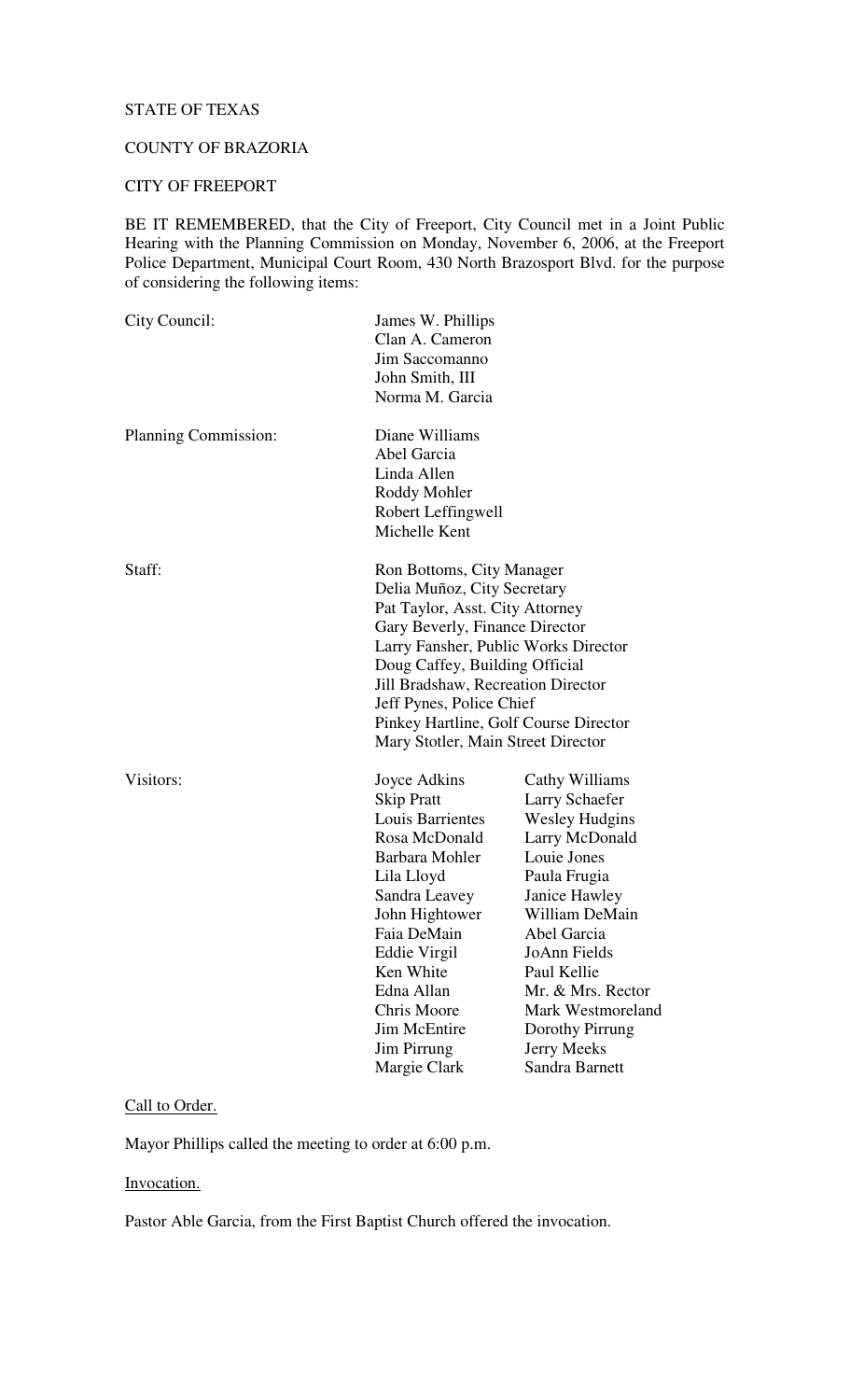### Pledge of Allegiance.

Mayor Phillips led the Pledge of Allegiance.

Approval of the October  $16^{th}$  &  $23^{rd}$ , 2006 Council Minutes.

On a motion by Councilman Smith, seconded by Councilwoman Garcia, with all present voting "aye", Council unanimously approved the minutes of October l6th & 23rd, 2006.

## Attending Citizens and Their Business

Skip Pratt of 1027 W.  $8<sup>th</sup>$  Street asked if there was any progress on installing "no parking signs" on West 8<sup>th</sup> Street. Mayor Phillips stated that the Planning Commission had not addressed this issue yet, but will be addressing stop signs, yield signs, no parking signs in their future meeting.

He noticed that 18 wheelers were parking on the Weingarten parking lot, and if this was permitted. Mayor Phillips stated that this was private property belonging to the First Assembly of God Church. Cathy Williams stated that the 18 wheelers were getting off the truck route and allowed to park on the old Weingarten parking lot. Mayor stated that the church is getting ready to tear up the parking lot, remedying the problem.

**Public Hearing**: The City Council and the Planning Commission of said city will conduct a joint public hearing to consider a proposed amendment to the Comprehensive Zoning Ordinance of said City codified as Chapter 155 of the Code of Ordinances of said City Sections 155.022 and 155.030 of said ordinance to change the minimum lot area in the R-l District, Single Family Residential, from 7,500 square feet to 7,000 square feet.

There being a quorum with the Planning Commission and City Council, Mayor Phillips opened the public hearing at 6:05 p.m. to consider a proposed amendment, changing the minimum lot area in the R-1 District, Single Family Residential from 7, 500 to 7, 000 square feet.

Mayor Phillips asked for comments from audience and staff. Mayor Phillips stated in case of a fire or if you wanted to rebuilt, it would be difficult on a minimum lot of 7,500.

Skip Pratt said that his alleyway on  $8<sup>th</sup>$  Street had been moved back, so his garage sits on his neighbor lot. He thought most of the lots on  $8<sup>th</sup>$  street were 50'x150', but he did not know the size of his lot.

Diane Williams, Chairman of the Planning Commission stated that the committee had studied Freeport and Velasco areas. They reviewed the proposed change and the committee was unanimous in changing the minimum lot area in the R-l district, single family residential from 7.500 to 7,000 square feet.

Mr. Taylor was asked to draft an ordinance on the proposed change.

There being no further questions or comments, Mayor Philips closed the public hearing at 6: 15 p.m.

Consideration of the approval of Ordinance No. 2006-2143 naming the roadways formerly known as County Road 723 and 741, located West of FM 1495 and South of the Louisiana Texas Gulf Intracoastal Waterway, shall be "J. P. Bryan Road".

On a motion by Councilman Smith, seconded by Councilman Saccomanno, with all present "voting", Council unanimously approved Ordinance No. 2006-2143 naming the roadways formally known as County Road 723 and 741, located West of FM 1495 and South of the Louisiana Texas Gulf Intracoastal Waterway, shall be "J. P. Bryan Road".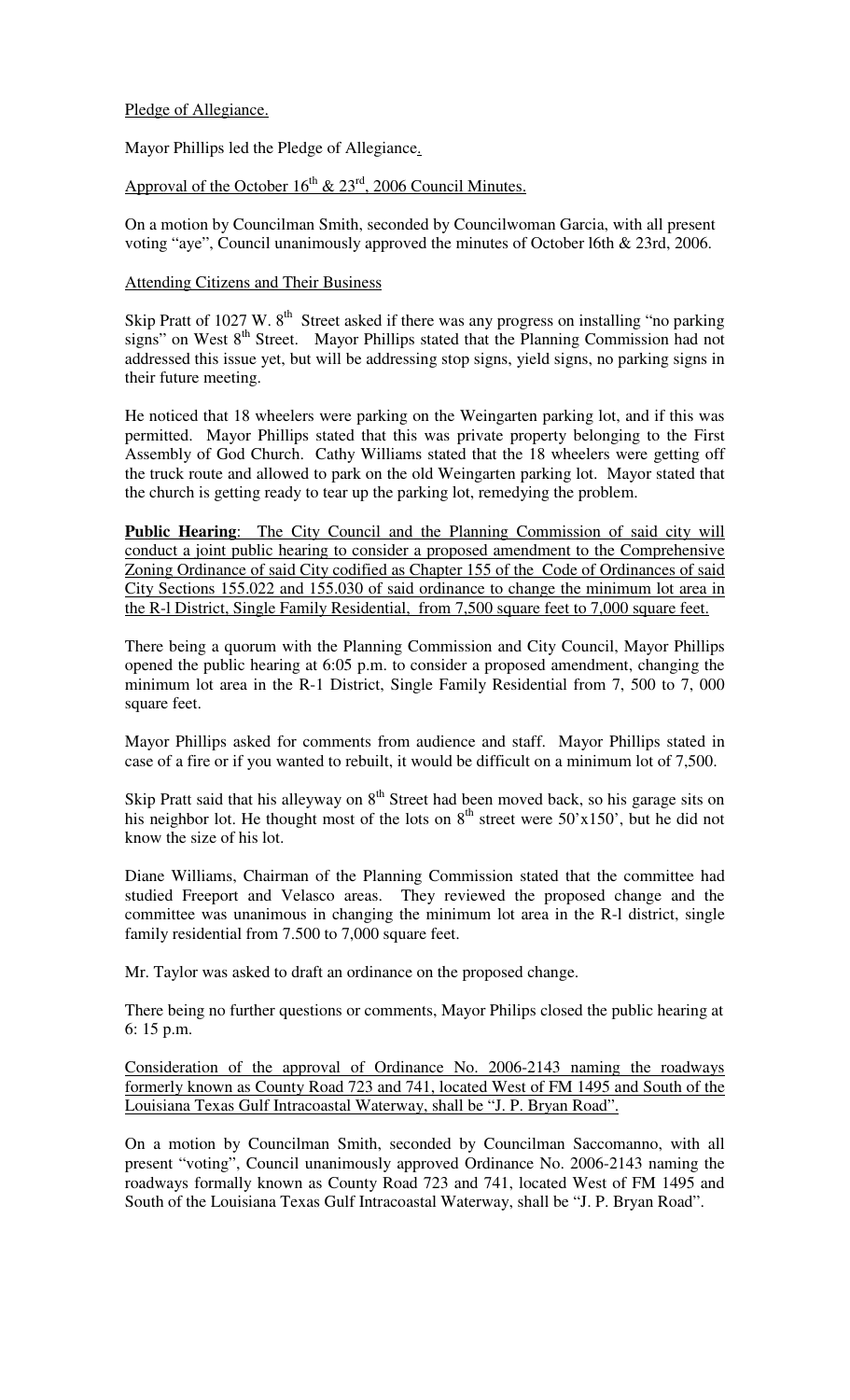Consideration of the approval of Ordinance No. 2006-2144 providing that the prima facie speed limit for vehicles traveling in either direction on J. P. Bryan Road between F.M Highway 1495 and the terminus of the said J. P. Bryan Road, shall be 30 miles per hour; providing for the posting of signs.

On a motion by Councilman Smith, seconded by Councilman Cameron with all present "voting", Council unanimously approved Ordinance No. 2006-2144 providing that the prima facie speed limit for vehicles traveling in ether direction on J. P. Bryan Road between F.M. Highway 1495 and the terminus of the said J. P. Bryan Road, shall be 30 miles per hour, providing for the posting of signs.

#### Consideration of the approval of advertising for bids to sell Block 4, Lot 16, Brazos Terrace, Section Three (3), known as 1108 Riverview Drive.

On a motion by Councilman Smith, seconded by Councilman Saccomanno, with all present voting 4 to l, Council approved November 30, 2006 at 2:00 p.m. to advertise for bids to sell Block 4, Lot 16, Brazos Terrace, Section Three (3) known as 1108 Riverview Drive with specifications on required elevation to 5.75 ft above mean sea level. Councilman Cameron opposed.

### Consideration of the approval of advertising for bids to sell Block 588, Lot l, Velasco Townsite, (8110-1794-111), known as 524 N. Ave. F.

On a motion by Councilman Smith, seconded by Councilman Cameron, with all present voting "aye", Council unanimously approved November 30, 2006 at 2:00 p.m. to advertise for bids to sell Block 588, Lot 1, Velasco Townsite (8110-1794-111) known as 524 N. Ave. F.

### Consideration of the approval of advertising for bids to sell Block 600, Lots 22 & 23, Velasco Townsite, known as 619-621 N. Ave. F.

On a motion by Councilman Smith, seconded by Councilman Saccomanno, with all present voting "aye", Council unanimously approved November 30, 2006 at 2:00 p.m. to advertise for bids to sell Block 600, Lots 22 & 23, Velasco Townsite, known as 619-621 N. Ave. F.

#### Consideration of the approval of advertising for bids to sell Block 600, Lot 24, Velasco Townsite, (8110-1886-000) known as 623 N. Ave. F.

On a motion by Councilman Cameron, seconded by Councilman Saccomanno, with all present voting "aye", Council unanimously approved November 30, 2006 at 2:00 p.m. to advertise for bids to sell Block 600, Lots 24, Velasco Townsite, known as 623 N. Ave. F.

## Consideration of the approval of advertising for bids to sell Block 600, Lot 19, Velasco Townsite, (8110-1882-000) known as 613 N. Ave. F.

On a motion by Councilman Cameron, seconded by Councilman Saccomanno, with all present voting "aye", Council unanimously approved November 30, 2006 at 2:00 p.m. to advertise for bids to sell Block 600, Lot 19, Velasco Townsite (8110-1882-000) known as 613 N. Ave F.

Consideration of the approval of advertising for bids to sell Block 727, Lot 11, Velasco Townsite, (8110-3187-000) known as 1304 N. Ave P.

On a motion by Councilman Cameron, seconded by Councilman Smith, with all present voting "aye", Council unanimously approved November 30, 2006 at 2:00 p.m. to advertise for bids to sell Block 727, Lot 11, Velasco Townsite (8110-3187-000) known as 1304 N. Ave. P.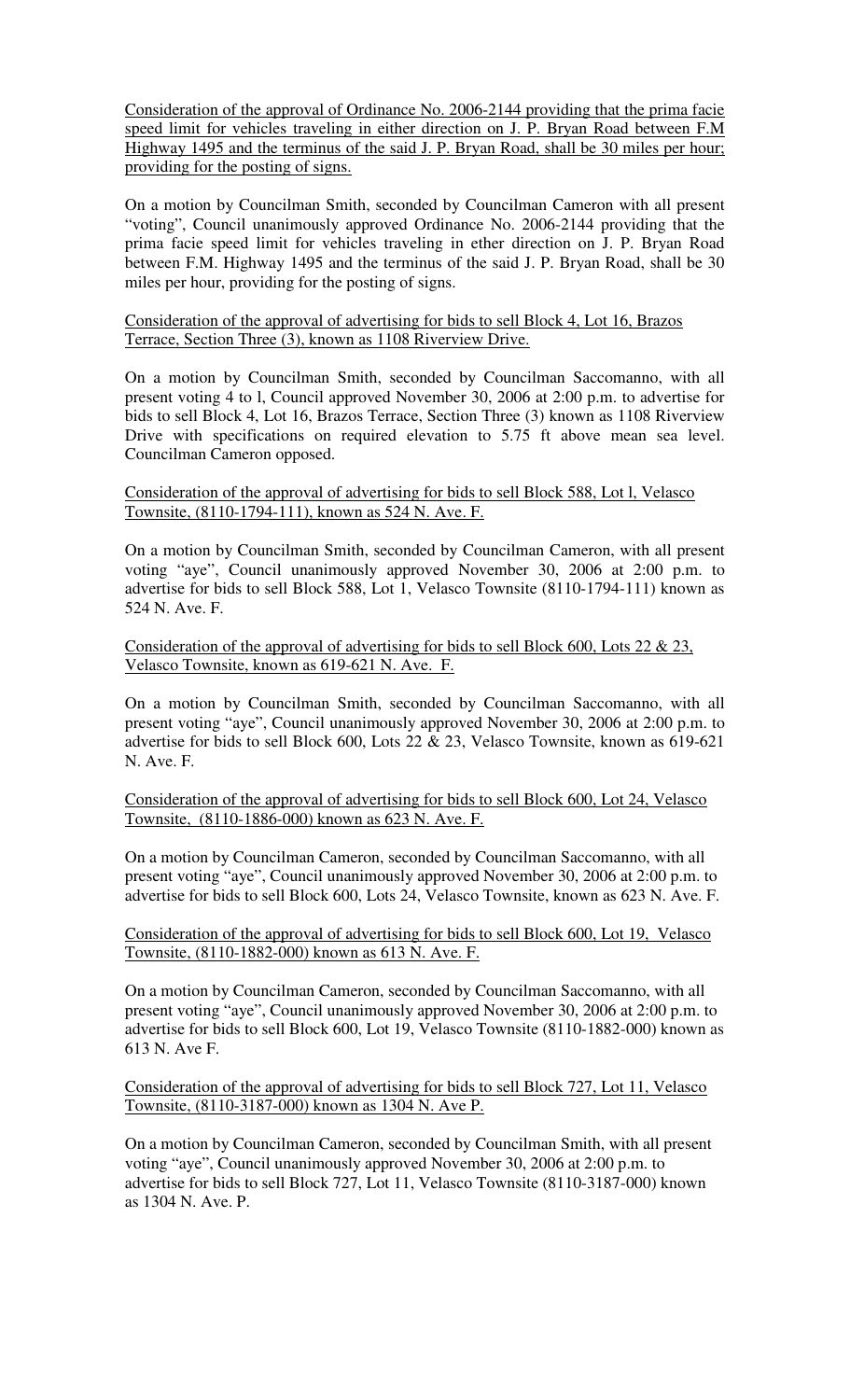Consideration of the approval of selling the City's interest at Block 15, Lot 5, Freeport Townsite, (4200-0213-000) known as 419 E. 2nd Street.

On a motion by Councilman Cameron, seconded by Councilman Saccomanno, with all present voting "aye", Council unanimously approved selling the City's interest at Block 15, Lot 5, Freeport Townsite, (4200-0213-000) known as 419 E. 2<sup>nd</sup> Street.

Consideration of the approval of selling the City's interest at Block 183, Lot 7, Freeport Townsite, (4201-1859-000) known as 1723-1725 West 8th Street.

This item was reagendaed to November 20, 2006.

Consideration of the approval of selling the City's interest at Block 25, Lot 9, Freeport Townsite, (4200-00322-000) known as 230 E. 8th Street.

This item was reagendaed to November 20, 2006.

Consideration of the approval of signing a replat of Block 96, Lots l thru 4, Freeport Townsite, known as 719-731 West 2<sup>nd</sup> Street, approved by the Planning Commission on October 30, 2006.

On a motion by Councilman Smith, seconded by Councilwoman Garcia, with all present voting "aye", Council unanimously approved signing the plat on Block 96, Lots l – thru 4, Freeport Townsite, known as 719-731 West  $2^{nd}$  Street, approved by the Planning Commission on October 30, 2006.

Consideration of the approval of calling a Joint Public Hearing with the Planning Commission regarding limiting the area of the front yard of any lot in the R-l, R-2 and R-3 residential zoning district that may be paved to one-third, which will include the side yard facing a street for a corner lot.

On a motion by Councilman Smith, seconded by Councilwoman Garcia, with all present voting "aye", Council unanimously approved to set a joint public hearing for December 4, 2006 at 6:00 p.m., regarding limiting the area of the front yard of any lot in the R-l, R-2, and R-3 residential zoning district that may be paved to one-third, which will include the side yard facing a street for a corner lot.

Consideration of the approval of calling a Joint Public Hearing to limit the elevation of secondary structures in R-l, R-2 and R-3 zoning districts.

On a motion by Councilman Saccomanno, seconded by Councilwoman Garcia, with all present voting "aye", Council unanimously approved to set a joint public hearing for December 4, 2006 at 6:00 p.m., regarding the elevation of secondary structures in R-1, R-2, and R-3 zoning districts.

Consideration of the approval of a settlement agreement with Western Seafood Company/Western Shellfish, et.al.

On a motion by Councilwoman Garcia, seconded by Councilman Saccomanno, with all present voting "aye', Council unanimously approved a settlement with Western Seafood Company/Western Shellfish, et.al.

Consideration of the approval of signing a replat of a portion of Tracts 7 and 8 of the Brazos Coast Investment Company, Subdivision 10 in the City of Freeport, Frederick J. Calvit Leaque, Abstract 51, Brazoria County, Texas approved by the Planning Commission on October 23, 2006.

On a motion by Councilman Smith, seconded by Councilman Saccomanno, with all present voting "aye", Council unanimously approved signing a replat of a portion of Tracts, 7 and 8 of the Brazos Coast Investment Company, Subdivision 10 in the City of Freeport, Frederick J. Calvit Leaque, Abstract 51, Brazoria County, Texas approved by the Planning Commission on October 23, 2006.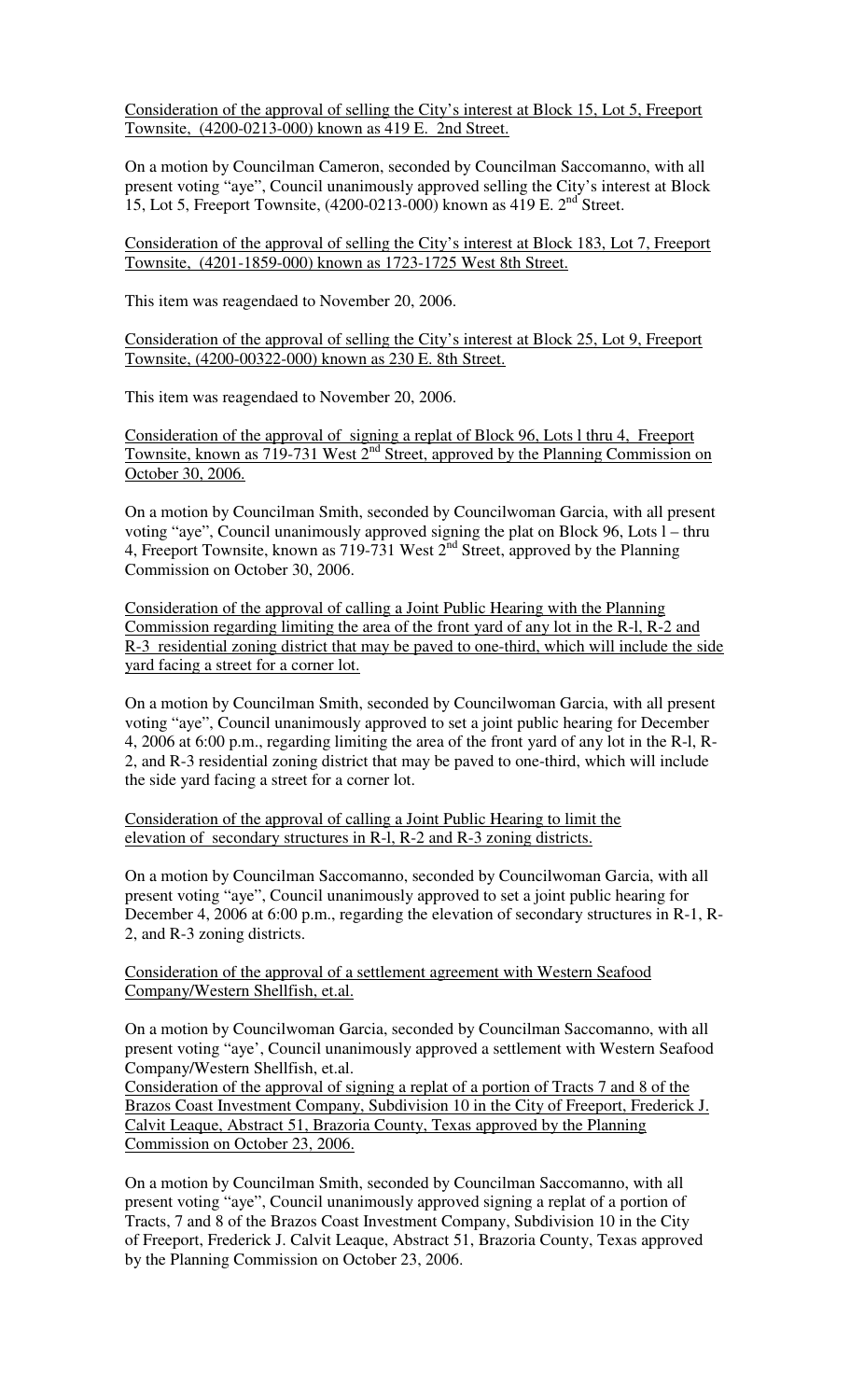### Elected Official Report

Councilman Smith announced the Freeport Senior Citizen's Commission, Thanksgiving Luncheon will be November 20, 2006 at 12:00 noon at RiverPlace. A great turn out is expected, seating will be limited.

Councilman Saccomanno announced that Main Street meeting will be on Thursday, November 9, 2006 at 4:00 p.m. He attended the Freeport Police Department's award ceremony on November 3, 200 at RiverPlace.

Councilman Cameron commended the area churches for their community activities.

Mayor Phillips read a proclamation declaring Municipal Court Week, November 6 thru 10<sup>th</sup>, 2006. He reminded the audience of flu shots being administered at St. Mary Star of the Sea Church, on November 7, 2006, from 8: 30 a.m. to 11:30 p.m.

#### **Work Session**

#### Administration Report

Mr. Bottoms' invited all to a non-denominational community-wide prayer service, sponsored by the Freeport Ministerial Alliance, on Sunday, November 12, 2006 at 6:00 p.m. at the Freeport Intermediate School. The Freeport Oaks Apartment will have their grand opening and luncheon at 11:00 a.m., on November l6, 2006.

Chief Pynes announced their first Police Departments Awards ceremonies on November 3, 2006, at RiverPlac3. He promoted Lt. Gus Flores to Captain, Marty Deleon, Officer of the Year, Lee Swango, Rookie of the Year, Pam Morris, Guardian Angel, Jim Zinnel, Employee of Year. They assisted in capturing the  $2<sup>nd</sup>$  suspect in the shooting of a shrimper, docked along the Old Brazos River.

Councilman Saccomanno saw police cars patrolling the streets during Halloween Night, and Councilman Cameron saw officers on foot patrol. They commended the Police Department for their extra efforts.

Jerry Meeks reported the sewer project going well, finishing up Yellowstone Street, and installing a man hole. Replacing water lines on East 6<sup>th</sup> Street.

Pinkey Hartline, winterizing the golf course. Lots of golfers (24 teams) showed up for a fund raiser for Emily Garcia, who is struggling with cancer.

Mary Stotler announced a Main Street meeting this Thursday, November 9, 2006. She will be attending the Texas Downtown Association, Main Street Conference in San Angelo, Texas on November  $15<sup>th</sup>$  thru  $17<sup>th</sup>$ , 2006.

Larry Fansher reported the street department is spraying for mosquitoes. The parks department will be busy, preparing the Freeport Municipal Park for upcoming fall festivals. The Recreation Center hosted a Halloween Bash Party and it was well attended. He thanked the Freeport League and volunteers for helping out. Fertilizing the grass and street drainage work continues to take place on Old Rive Road, Perry, Munson, Jackson, Ave. C and Ave. D. Cleaning out ditches and installing drainage boxes.

Doug Caffey busy with Lanier Elementary School, trying to complete before the holidays. The City has several homes going up in the city limits, has had a lot of inquires on building new homes. Several suppliers of industry want to open a new facility here to save on fuel costs.

Gary Beverly announced the City will be audited, the week of November l3, 2006. Six weeks ahead of last year, audit report will be ready in January 2007.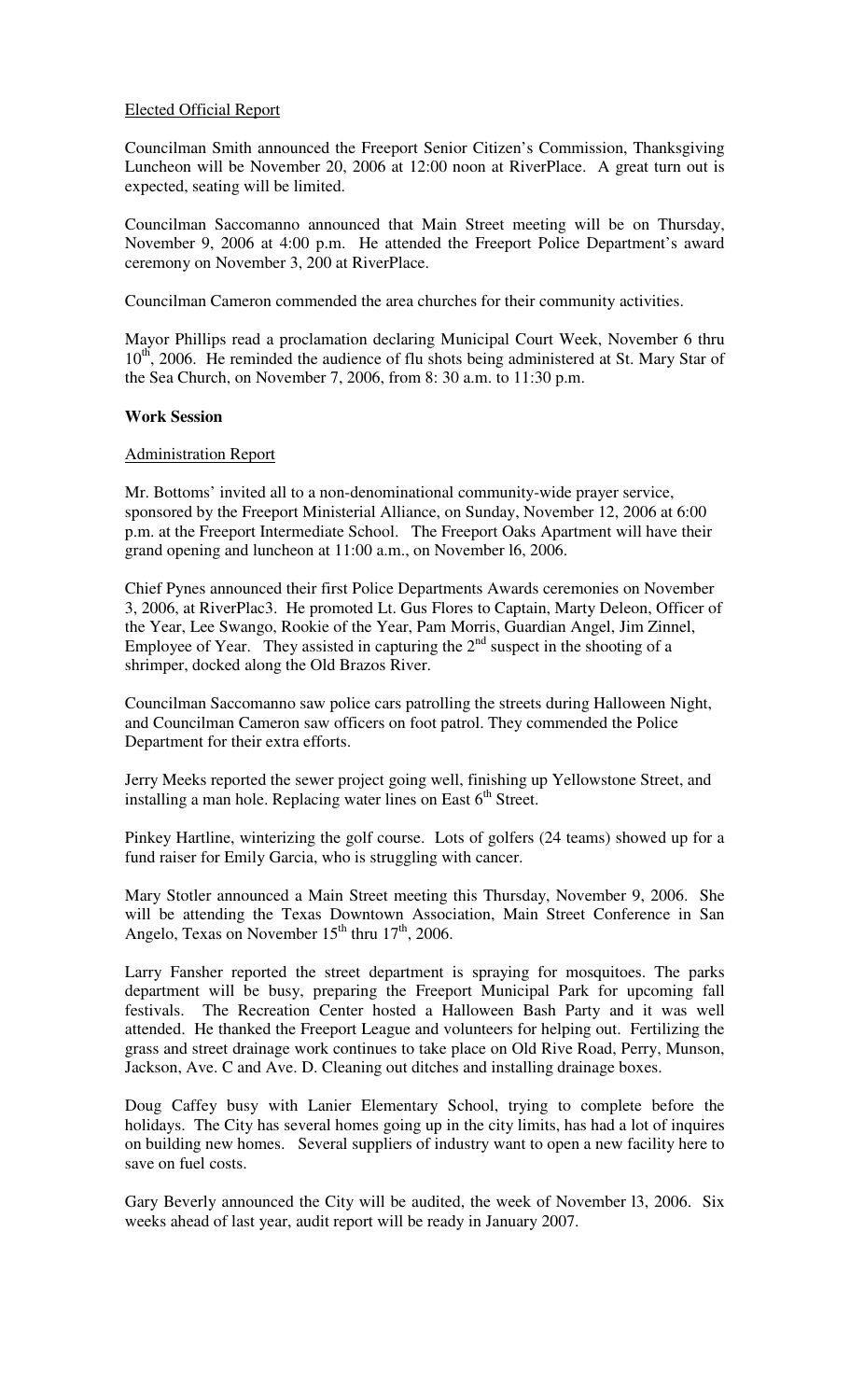Presentation on a Veteran's Memorial by the Beautification/Parks Committee.

Larry Fansher presented to Council the proposed Veterans Sidewalk Memorial, at the Freeport Municipal Park. The Parks board requests that Council grant approval on a proposed memorial to honor Veterans. The cost of the proposed project is estimated at \$40,000, and would be done in phases:

Phase I would include a series of sidewalks and concrete landing area.

Phase II would have additional features to the park, may include military hardware, monuments or plaques, based on future funding.

Mr. Wesley Hudgins stated that the V.F.W would donate the first \$1,000.00 to the project.

Presentation on Main Street by Mary Stotler.

Mary Stotler presented a PowerPoint presentation on Main Street. The City of Freeport was initiated into the Main Street Program in the year 2000. The Main Street Board of Directors are: Marjorie Clark, Pixie Floyd, Sandra Shaw, Sandra Leavey, Kenny Kouches, Sandra Barbree, Sandra Wood-Wicke. The Main Street has a Four-Point Approach: Organization, Promotion, Design, Economic Restructuring; their goal is save historic downtown and the structures within them by providing new uses for old buildings.

Having a hard time attracting business to downtown, Main Street is focusing on promotion and design. Main Street can not do alone, so it reaches out to other community organizations, schools, doing everything in quality.

Councilman Saccomanno commended Mary Stotler and her Board Members for their efforts.

Discussion on reducing the City of Freeport's extra territorial jurisdiction (E.T.J) in the area north of F.M. 2004 and east of State Highway 288B.

Mr. Bottoms discussed the city of Richwood's request to Freeport to reduce its E.T.J in an area North of FM 2004 and east of State Highway 288B. The City of Richwood has been approached by a developer (LoneStar Land Partners) to develop this section. They have expressed a desire to be annexed by the City of Richwood. Mr. Bottoms stated that the City could not do anything with this 10' strip anyway.

This item will be reagendaed for an action item.

Mayor Phillips closed the work session and opened the executive session at 7:45 p.m.

#### **Executive Session**

- A. Section 551.071 Government Code Consultation with City Attorney concerning pending or contemplated litigation settlement offers or other matter in which his duty to the City Council under the Texas Disciplinary Rules of Professional Conduct of the State Bar of Texas clearly conflicts with Chapter 551, Government Code, to wit:
	- (l) Marina
	- (2) Western Seafood Company/Western Shellfish, et al.
	- (3) CenterPoint

Mayor Phillips reconvened the open session at 8:35 p.m. to motion on item # 21.